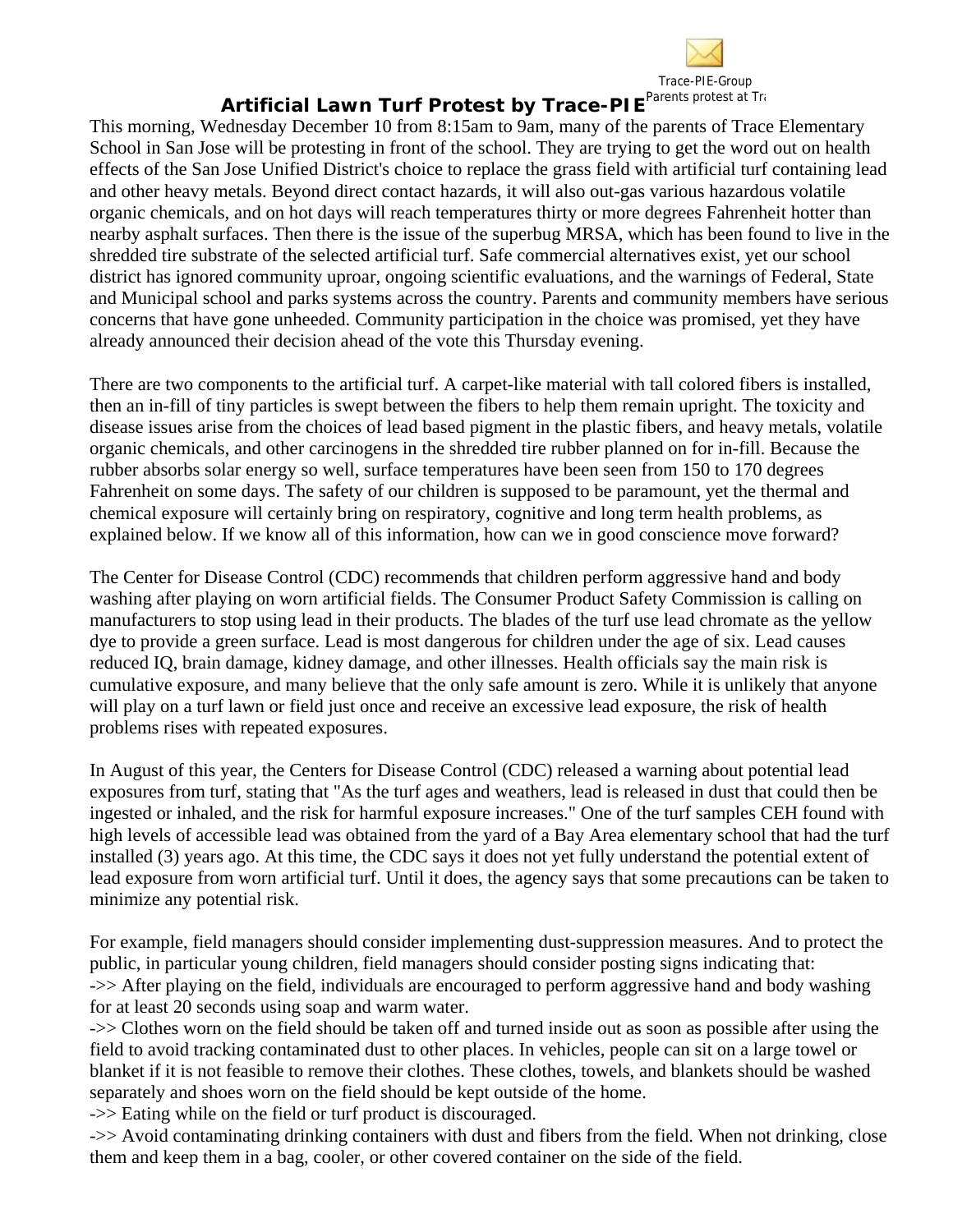In September of this year, the State of California filed suit against artificial turf manufacturers, who have failed to warn the public about the dangers of lead exposure from their products. The complaint alleges that the lead in their products gets on the skin of children and adults who play on artificial turf on athletic fields and other venues. Artificial turf contains lead chromate. Attorney General Jerry Brown filed the lawsuit Sept. 2 under California's Proposition 65, which says products that can expose consumers to reproductive toxins or carcinogens must carry a warning label. Lead has been on the list since 1987. The bottom line is this is 2008. Why are you making something with lead deliberately put into it? Commercial alternatives are available.

Until earlier this year, turf manufacturers told us their nylon-polyethylene blend safely encapsulated the lead chromate so there was no lead exposure risk. This summer multiple tests showed this to be false, and hundreds of fields around the country are being replaced. The same types of statements are now being made about their new polyethylene formulation, which has hot been on the market long enough to evaluate after normal wear.

At the Synthetic Turf Council's May 6 press conference, Michael Dennis, GeneralSports Value's chairman, followed up his statement that "synthetic turf sports fields, including the nylon version brought into question, are completely safe and pose no risk to children or athletes" with news that GSV was working to create "heavy-metal-free or lead-free" products, adding, "I believe we'll evolve to ... absolute absence of heavy metals." Stephen Noe, president and CEO of Sportexe Construction Services, this spring posted a note on the company's web site saying that it would discontinue manufacture of its "few colors ... produced using low levels of lead chromate-based pigments. ... We intend to substitute alternative colors based on non-heavy-metal-based pigments. ... Although we do not see a health risk in the current products, we believe that this is the best decision for all of our constituents." In other words, please buy our toxic inventory until we have developed our own non-toxic formulas.

Then there is the issue of the infill material, primarily made of ground up tire rubber. The tiny black particles are known to get in shoes, clothing, eyes, mouths, etc. A study conducted last year by Dr. William Crane of the City College of New York and Dr. Junfeng Zhang of Rutgers University determined that turf substrates contain polycyclic aromatic hydrocarbons (PAHs) and toxic metals. PAH's are chemicals created during the partial burning of, among other things, oil and gas. In the study, the levels of 6 PAHs found in the rubber pellets were above concentrations allowed by the New York State Department of Environmental Conservation (DEC). DEC requires removal of these substances at these levels from contaminated soils because the DEC considers them hazardous to public health. LA City Schools have removed the rubber pellets from their turf accessible to young children.

The Department of Health and Human Services Agency for Toxic Substances & Disease Registry (ATSDR) summarizes the danger: "Some people who have breathed or touched mixtures of PAHs and other chemicals for long periods of time have developed cancer. Some PAHs have caused cancer in laboratory animals when they breathed air containing them (lung cancer), ingested them in food (stomach cancer), or had them applied to their skin (skin cancer)." The PAH of greatest concern is benzopyrene, which was found on the artificial turf in levels 8 times greater than the DEC limit. Two researchers at the Department of Biochemistry of the University of Western Ontario have found that exposure to benzopyrene increases the incidence of breast cancer.

Benzopyrene is known to be mutagenic and highly carcinogenic and has been tracked crossing the placenta and attacking DNA. It also suppresses the gene that controls cell growth and has been linked to half of all human cancers and up to 70 percent of lung cancers. Dr. Patrick Kinney, a professor of environmental health sciences at Columbia University, succinctly acknowledges the potential health risk: "PAHs, if you breathe them, have been associated with lung cancer." Crane and Zhang also discovered levels of zinc in excess of DEC cap guidelines and the presence of toluene, lead, arsenic and cadmium. These toxic substances also are leached into ground water by rain, dew and other sources of water.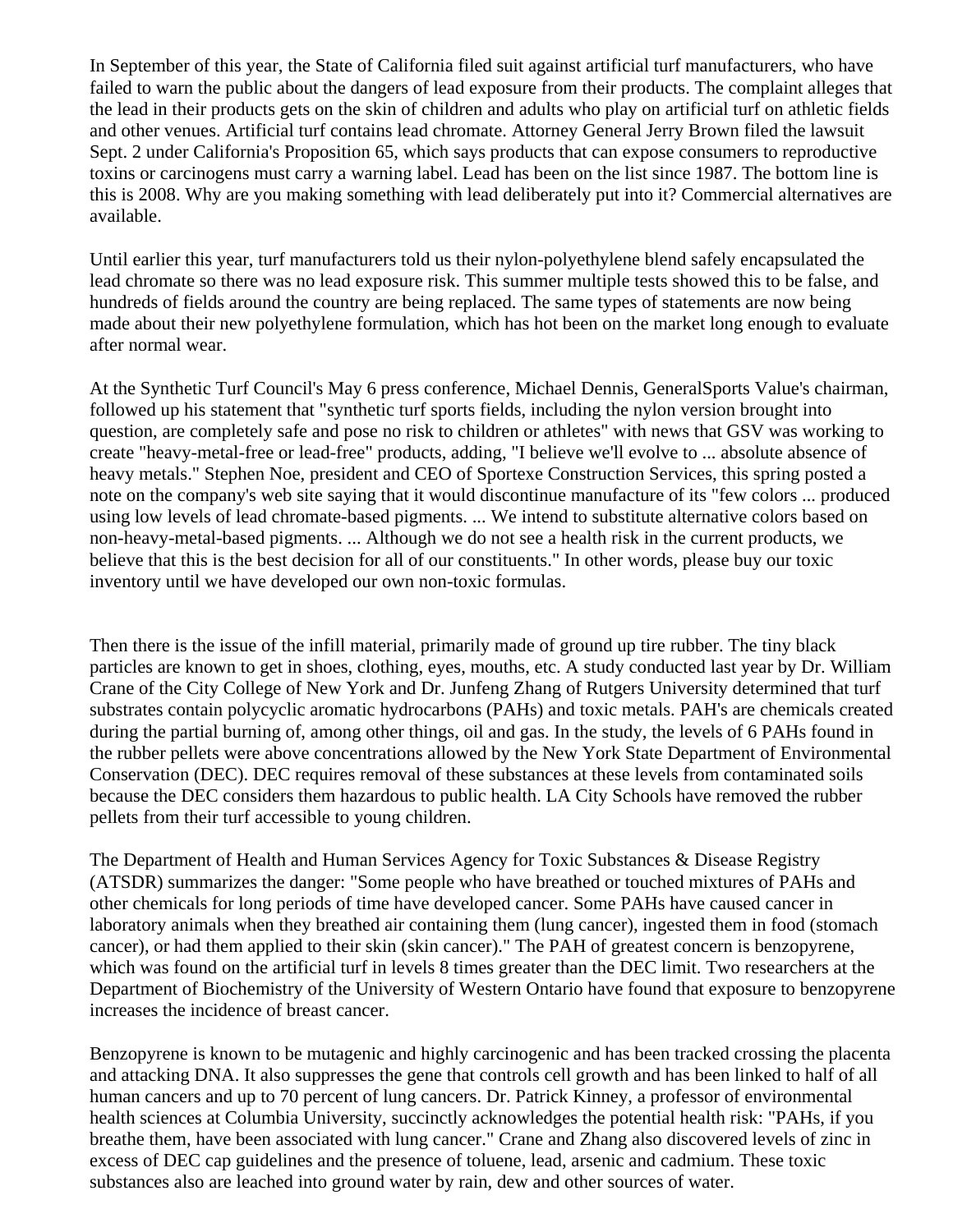In the November/December issue of the Journal of Exposure Science and Environmental Epidemiology, a new study by researchers at the UMDNJ-School of Public Health finds that when children or athletes ingest the tiny rubber granules in synthetic turf, it is likely that a significant portion of the lead in the granules will be absorbed by their bodies' gastric fluids. Even though the samples had relatively low concentrations of lead in the rubber granules, we observed that substantial amounts of lead – 22.7 and 44.2 percent in the two samples tested – were absorbed into synthetic gastric juices. Even low levels of lead can cause neurocognitive problems – such as IQ loss and increased ADHD – in children. And the California OEHHA report (2007) summarized 46 studies in the scientific literature that identified 49 chemicals released from tire crumbs - seven of which are carcinogenic.

Direct temperature measurements conducted during site visits showed that synthetic turf fields can get up to 60° hotter than grass, with surface temperatures reaching 160°F on summer days. For example, on 6 July 2007, a day in which the atmospheric temperature was 78°F in the early afternoon, the temperature on a grass field that was receiving direct sunlight was 85°F while an adjacent synthetic turf field had heated to 140°F. "Exposures of ten minutes or longer to surface temperatures above 122°F can cause skin injuries, so this is a real concern," said Joel Forman, medical director of the Pediatric Environmental Health Specialty Unit at Mount Sinai School of Medicine, speaking at a 6 December 2007 symposium on the issue.

Many physical properties of synthetic turf—including its dark pigments, low-density mass, and lack of ability to vaporize water and cool the surrounding air—make it particularly efficient at increasing its temperature when exposed to the sun. This is not only a hazard for users, but also can contribute to the "heat island effect," in which cities become hotter than surrounding areas because of heat absorbed by dark man-made surfaces such as roofs and asphalt. And anyone with basic chemistry experience will remember that rates of reactions increase with heat, so the breakdown and out-gassing issues mentioned previously are accelerated drastically by the heat retention.

The NYC Health Department report says heat is the primary health concern associated with playing on fields with crumb rubber in-fill. It says people can suffer dehydration, heatstroke and thermal burns at field temperatures above 115 degrees. Based on these concerns, the New York City Parks Department has now decided to move away from using recycled-tire rubber in new turf fields. Commissioner Liam Kavanaugh says decisions have already been made. "We have two fields in construction where we've actually canceled the black crumb rubber and are actively looking for an alternative," Kavanaugh says.

If the threats of cancer and more toxic runoff into waterways are not enough reason to get people to reject artificial turf, perhaps a flesh-eating bacteria known as MRSA will do the trick. MRSA is a drug-resistant bacteria that can infect healthy people as well as hospital patients. It infects the skin and even the heart and central nervous system. MRSA begins as a lesion on the skin and can quickly lead to serious illness and death. Unfortunately, MRSA is becoming more prevalent among college and high school athletes and can be harbored on athletic equipment.

A recent study by the Centers for Disease Control found that athletes who had suffered artificial turf burns were seven times more likely to develop MRSA infection. The reason is partly that the burns open the skin to the opportunity for infection. But many studies, most notably the study conducted by the Journal of Clinical Microbiology in 2000, have found that MRSA survives better on artificial turf than on other surfaces. Specifically, the staphylococcus survives longest, up to 90 days, on polyethylene plastic, which is a plastic used in synthetic turf fibers.

One solution to this problem is, of course, to spray disinfectant. But that introduces yet another toxin to play areas and to open wounds. With natural grass, which has inherent antibacterial properties, no spraying and no MRSA concern would even be necessary.